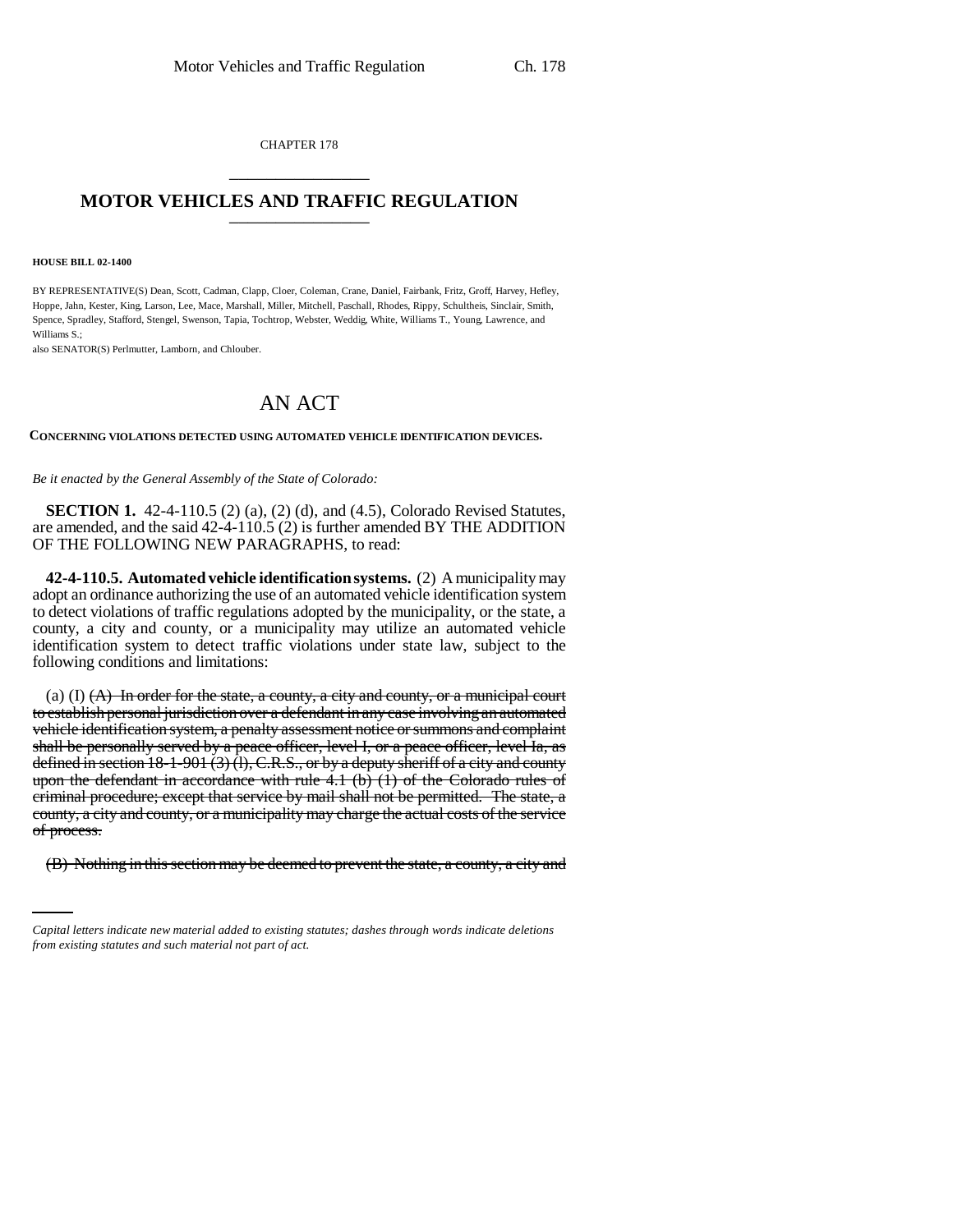county, or a municipality from sending by certified mail a written notice, that shall include a copy of the photograph or image of the driver, to the defendant advising the defendant of the alleged violation and permitting the defendant to waive such service of process. Any such notice shall contain on the top of the first page of the notice in fourteen-point type or larger the following statement:

"Under Colorado law you may have certain rights concerning this violation, including the right not to pay any fine until a citation has been personally served upon you by a certified peace officer.".

(II) If the state, a county, a city and county, or a municipality detects any alleged violation of a municipal traffic regulation or a traffic violation under state law through the use of an automated vehicle identification system, then the state, county, city and county, or municipality shall serve the penalty assessment notice or summons and complaint for the alleged violation on the defendant pursuant to the requirements of subparagraph  $(I)$  of this paragraph  $(a)$  no later than ninety days after the alleged violation occurred. IF A PENALTY ASSESSMENT NOTICE OR SUMMONS AND COMPLAINT FOR A VIOLATION DETECTED USING AN AUTOMATED VEHICLE IDENTIFICATION SYSTEM IS PERSONALLY SERVED, THE STATE, A COUNTY, A CITY AND COUNTY, OR A MUNICIPALITY MAY ONLY CHARGE THE ACTUAL COSTS OF SERVICE OF PROCESS THAT SHALL BE NO MORE THAN THE AMOUNT USUALLY CHARGED FOR CIVIL SERVICE OF PROCESS.

(d) (I) The state, a county, a city and county, or a municipality may not use an automated vehicle identification system unless there is posted an appropriate TEMPORARY sign in a conspicuous place NOT FEWER THAN THREE HUNDRED FEET before the area in which the automated vehicle identification device is to be used notifying the public that an automated vehicle identification device is in use immediately ahead. THE REQUIREMENT OF THIS SUBPARAGRAPH (I) SHALL NOT BE DEEMED SATISFIED BY THE POSTING OF A PERMANENT SIGN OR SIGNS AT THE BORDERS OF A COUNTY, CITY AND COUNTY, OR MUNICIPALITY, NOR BY THE POSTING OF A PERMANENT SIGN IN AN AREA IN WHICH AN AUTOMATED VEHICLE IDENTIFICATION DEVICE IS TO BE USED, BUT THIS SUBPARAGRAPH (I) SHALL NOT BE DEEMED A PROHIBITION AGAINST THE POSTING OF SUCH PERMANENTS SIGNS.

(II) This paragraph (d) shall not apply to an automated vehicle identification system designed to detect violations for disobedience to a traffic control device SIGNAL.

(f) THE STATE, A COUNTY, A CITY AND COUNTY, OR A MUNICIPALITY SHALL NOT ISSUE A PENALTY ASSESSMENT NOTICE OR SUMMONS FOR A VIOLATION DETECTED USING AN AUTOMATED VEHICLE IDENTIFICATION SYSTEM UNLESS, AT THE TIME THE VIOLATION IS ALLEGED TO HAVE OCCURRED, AN OFFICER OR EMPLOYEE OF THE STATE, THE COUNTY, THE CITY AND COUNTY, OR THE MUNICIPALITY IS PRESENT DURING THE OPERATION OF THE AUTOMATED VEHICLE IDENTIFICATION DEVICE; EXCEPT THAT THIS PARAGRAPH (f) SHALL NOT APPLY TO AN AUTOMATED VEHICLE IDENTIFICATION SYSTEM DESIGNED TO DETECT VIOLATIONS FOR DISOBEDIENCE TO A TRAFFIC CONTROL SIGNAL.

(g) (I) THE STATE, A COUNTY, A CITY AND COUNTY, OR A MUNICIPALITY SHALL NOT ISSUE A PENALTY ASSESSMENT NOTICE OR SUMMONS FOR A VIOLATION DETECTED